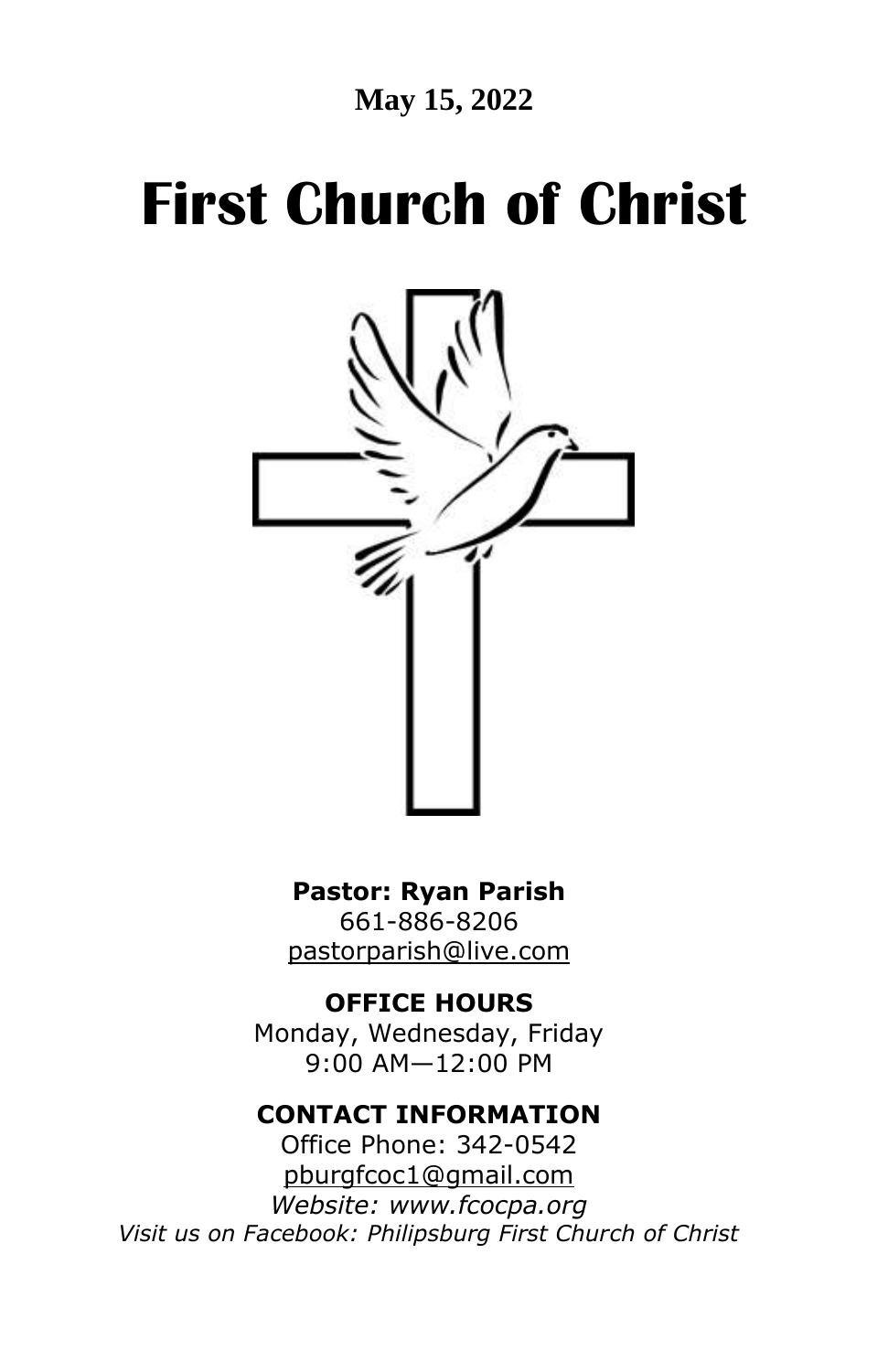#### **SERVICES**

 **Regular Sunday Services** Worship 9:30 AM Sunday School 11:15 AM

## **ORDER OF WORSHIP**

Welcome and Prayer

Opening Reading: Psalm 119:41-48

Song: Come Now is the Time to Worship

Song: Be the Center

Song: Fairest Lord Jesus

Time of Prayer

Message: "Act Your Age" Titus 2

Communion

Benediction

\*\*\*\*\*\*\*\*\*\*\*\*\*\*\*\*\*\*\*\*\*\*\*\*\*\*\*\*\*\*\*\*\*\*\*\*\*\*\*\*\*\*\*\*\*\*\*\*\*\*\*\*\*\*\*\*\*\*\*\*\*\*\*\*\*\*\*\*\*\*\*\*\*\*\*\*\*\*\*\*\*

Our Sunday Morning Worship service will be live streamed on the church YouTube channel **("First Church of Christ Philipsburg")** and linked on our Facebook page **("Philipsburg First Church of Christ**").

If you are unable to attend our service in person or view online and would like a DVD copy, please contact the church office at 342-0542 or call Pastor Ryan at 661-886- 8206.

Please visit our church website at <https://www.fcocpa.org/> to link to our most recent services, resources and Bible studies and our radio ministry, Dear Disciple, which airs on WPHB, 1260 AM, Sundays at 11 a.m.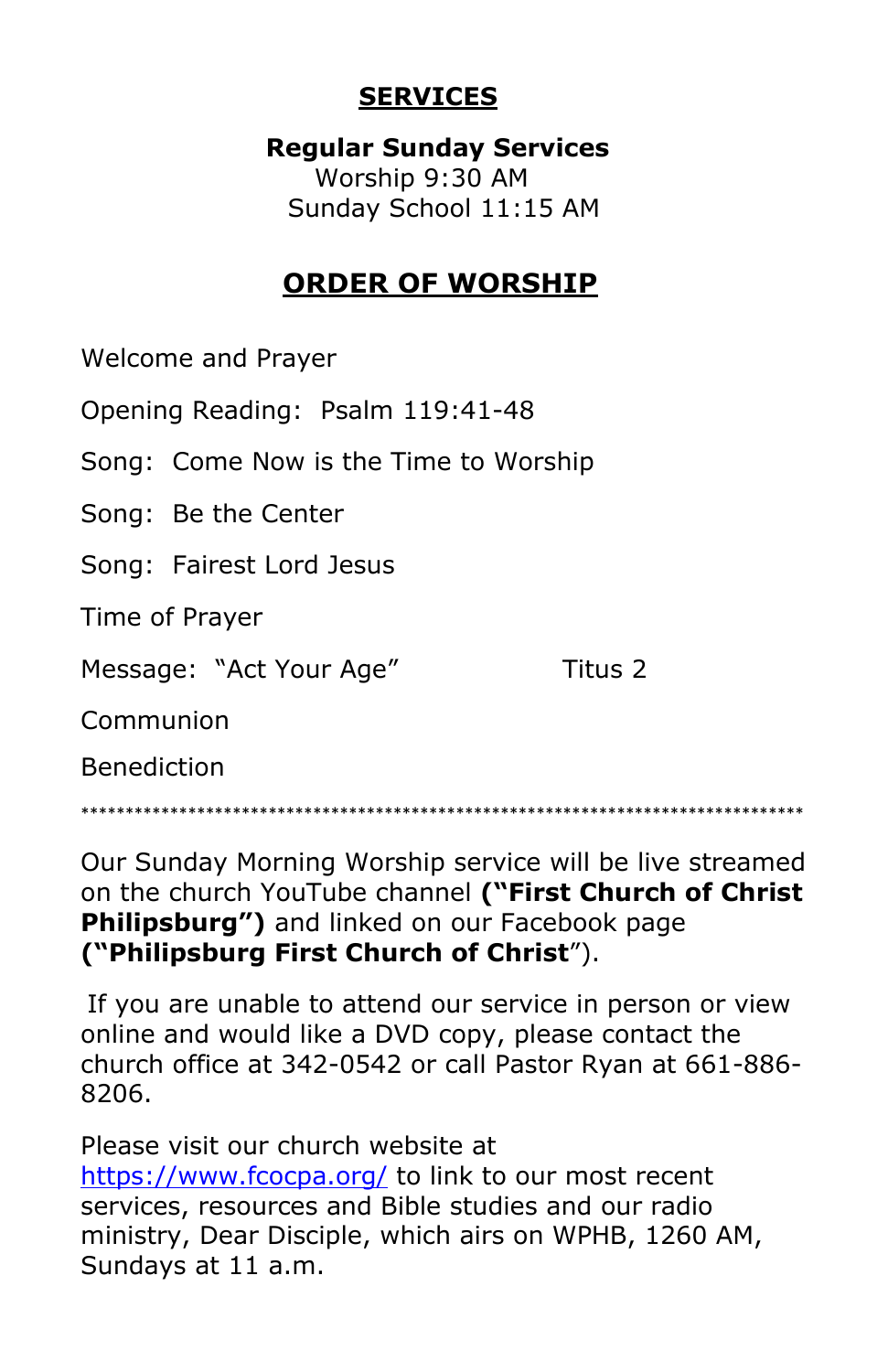#### **This Week**

 Wednesday, May 18: Kingdom Training at 6 p.m.

Saturday, May 21: Elders Meet at 9 a.m.

## **Coming Up**

 Sunday, May 22: Children's Ministry meeting at noon.

 Tuesday, May 24: **Senior Luncheon** (55 and older) at noon in the fellowship hall. Please sign the sheet on the hall bulletin board if you are planning on attending.

 Tuesday, May 24: We Are Church at the Osceola Hotel at 6 p.m.

 Wednesday, May 25: Kingdom Training at 6 p.m.

Saturday, May 28: New Foundations at 9 a.m.

## **Memorial Day Picnic**, Saturday, **May 28**

 starting at 3 p.m. Please sign up today! Bring your favorite picnic dish to share. Meat and drinks will be provided.

## **Faith Night at the Altoona Curve**

 Join us for a night of Christian fellowship and baseball on Sunday, **August 21st** . Game is 6 p.m. Pregame concert starts at 5 p.m. Tickets are \$11 each. Please sign the sheet posted on the hall bulletin board **today**. We need to reserve seats early to be able to all sit together.

 **Graduates!** If you know of someone in our church family who is graduating from high school or a higher education facility, please let the church office know. We would like to recognize them in June.

## **Church Directories**

The new directories are available in the foyer. One copy per household, please. Our thanks to all who worked on the directory this year.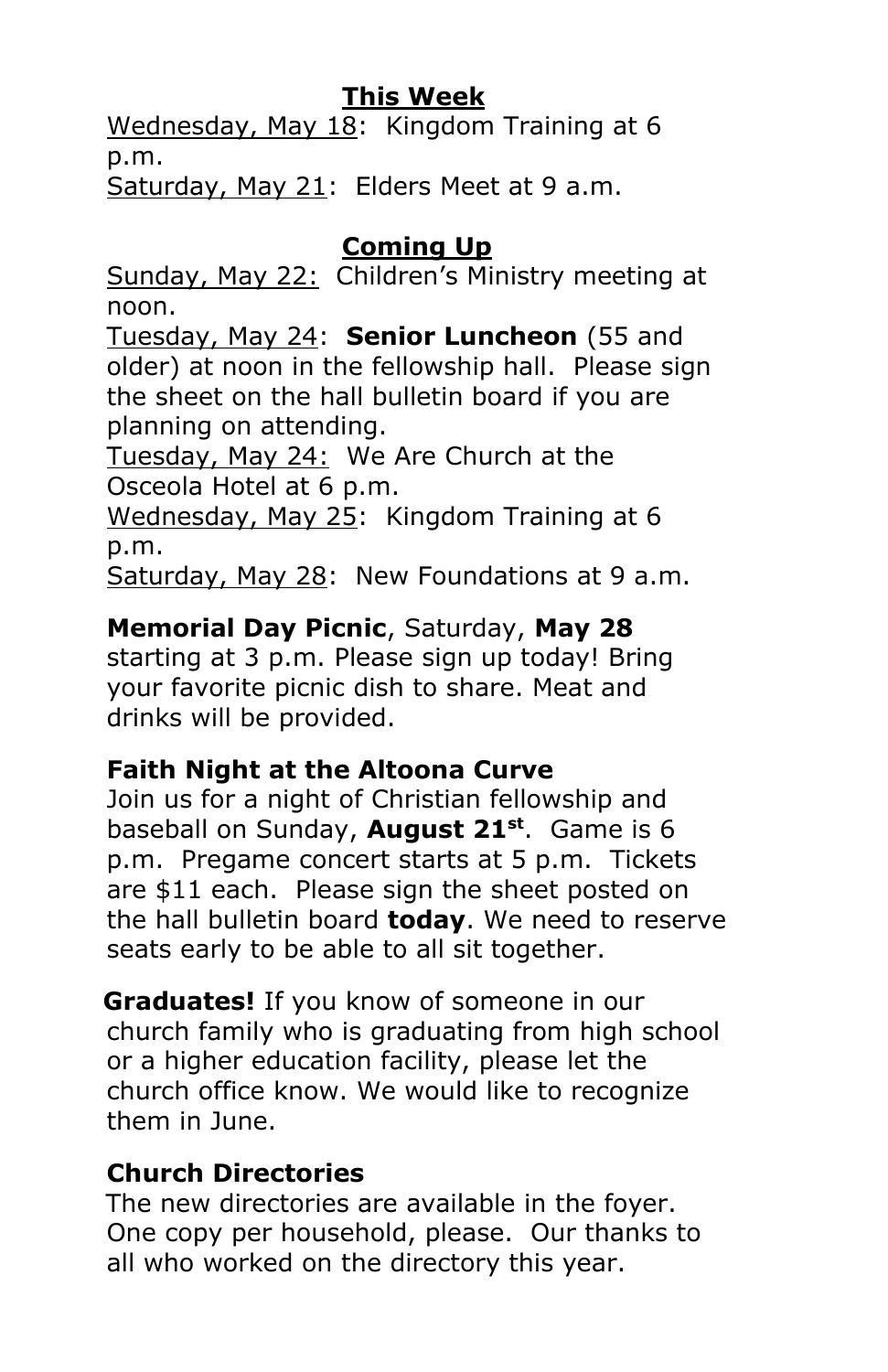## **IMMEDIATE PRAYER CONCERNS**

 Up-dated weekly: Names will be removed after four (4) weeks if not updated. We ask that you please keep us informed of the status of your prayer concern. Please have the person's consent to have their name posted in the bulletin.

 **Ongoing:** National & international leaders, those serving in the military, police officers, fire fighters, first responders, missionaries, Ukraine, Cole Navasky, Emily Fritz, Gary, Fowler, Bill Fowler, Bill Coble, Keith Govan, Mona Longley, Regina Jackson, Tammy Schnarrs, Joe Guthridge.

 **Recent**: Gracie Conklin, Mark Wurster, Wanda Kephart, Jamison McBride, Ron Butterworth, Jean Butterworth, Marty Guthridge, Kelly Best, Robert Fleck.

 We have phone and online prayer circles. If you would like to submit a prayer request, please contact Liz (Sis) Dixon at 814-287-9310 or Barb Woods at 814-883- 0055. To have a request sent through *One Call Now* contact Pastor Ryan. Thank you.

## **Prayers & Squares Quilt Ministry**

If you would like to request a quilt for someone who is suffering from illness, facing major surgery or bereavement, contact Barb Woods. Please be sure to ask them first if they would accept a quilt.

 **May Sign Ministry:** The Pepperdays.  **May Coffee & Donut Clean Up:** Marlee & Shelly Butterworth.

 Volunteers are needed for the Sign Ministry the months of June and July. Please sign the sheet posted on the hall bulletin board.

 *"My flesh and my heart may fail, but God is the strength of my heart and my portion forever." Psalm 73: 26*